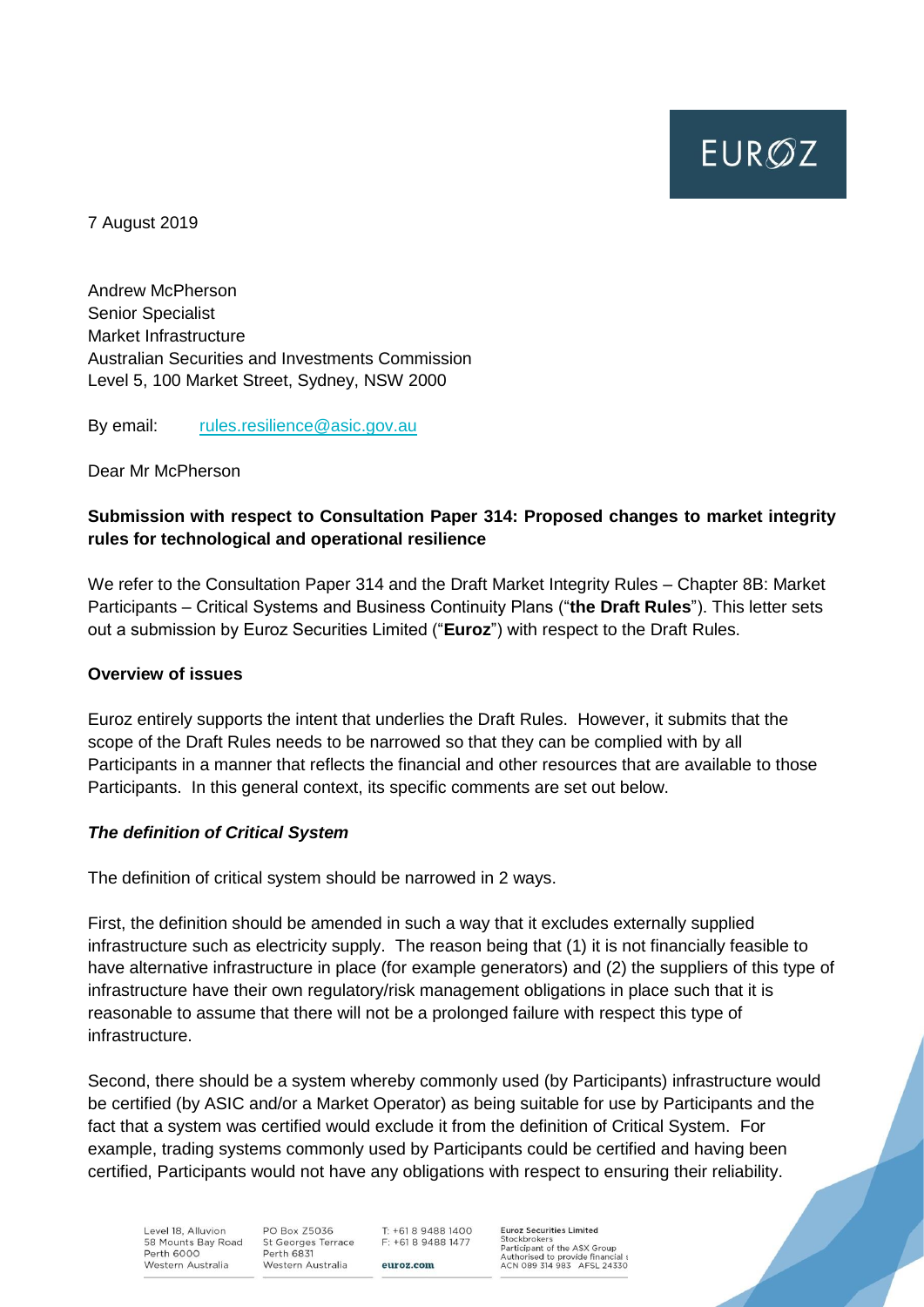**EUROZ** 

This approach would have the dual benefits of reducing costs but more importantly it would improve system security because commonly used systems would be reviewed (for their suitability) before they became part of market infrastructure (that is, a system used by multiple Participants). In terms of market stability, this is a better approach than each Participant having to take steps as to ensure that a system is reliable as it ensures that only those systems that are sufficiently reliable can be used by Participants.

A related issue arises with respect to Third Party Clearing Arrangements. A Third Party Clearer is itself a Participant. In this regard, Participants should be able to assume that a Third Party Clearer will provide a reliable service (that is, they should not have to attempt to plan for the contingency that a Third Party Clearer will fail to perform its obligations).

It is submitted that the definition of Critical System (that is, the ambit of the definition) is of fundamental importance because it is the concept about which all of the obligations created by the Draft Rules are organised. For example, if electricity supply is a Critical System then its provision would amount to an Outsourced Arrangement in circumstances where this type of arrangement is not an outsourced arrangement as that concept is usually understood. An outsourced arrangement is one where a Participant chooses to engage an external provider to perform a function that it could otherwise perform for itself, not one such as electricity supply that it cannot, as a practical matter, perform for itself. The significance of this issue being that a Participant should only have obligations with respect to Outsourced Arrangements as that concept is ordinarily understood rather than with respect to every function that it does not undertake itself (with the result, for example, being that a Participant would not have to undertake due diligence activities with respect to its electricity supplier).

With respect to the second issue referred to above (commonly used systems and Third Party Clearing), the removal of these types of functions from the definition of Critical System (on the basis of a certification system) would very significantly reduce the costs that would be incurred by Participants in circumstances where market reliability would not be compromised. Looking at this issue another way, if a Participant installs a widely used trading system (that would be certified for use under Euroz's proposal) it is not apparent why (for example) a Participant would need to conduct its own due diligence of the proposed provider.

This issue is much clearer with respect to Third Party Clearing arrangements. These arrangements are subject to a separate regulatory framework with the result being that the Draft Rules in some cases cut across the existing Rules (for example there are Rules relating to the terms of a contract entered into with a Third Party Clearer). It is submitted that with respect to the Third Party Clearing that the effect of current regulatory framework plus the effect Draft Rules (because a Third Party Clearer is a Participant) will be such that a Participant should not be required to undertake any further activities with respect to Third Party Clearing arrangements.

Level 18 Alluvion 58 Mounts Bay Road Perth 6000 Western Australia

**PO Box 75036** St Georges Terrace Perth 6831 Western Australia

 $T: +61894881400$ F: +61 8 9488 1477 euroz.com

**Euroz Securities Limited** Stockbrokers<br>Participant of the ASX Group Authorised to provide financial s<br>ACN 089 314 983 AFSL 24330

**2**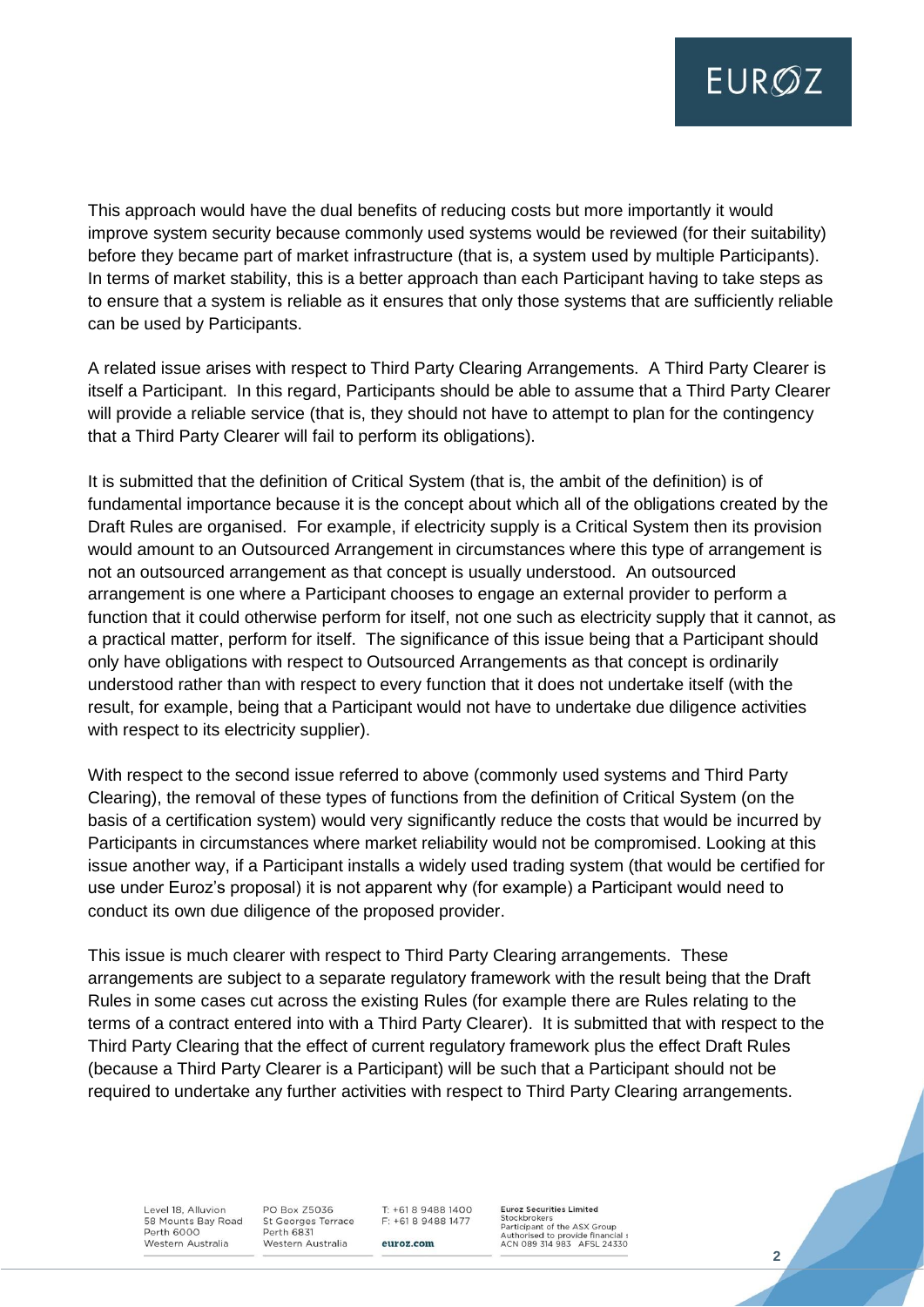# *Outsourcing*

In accordance with the matters set out above the Draft Rules regarding outsourcing (Rule 8B.2.3) should not operate with respect to:

- infrastructure such as electricity supply;

- *certified* systems – these being systems commonly used by Participants and which are certified as being suitable for use by Participants; and

- Third Party Clearing arrangements.

With respect to Rule 8B.2.3(b)(ii)(A), Euroz, of course, accepts that it is undesirable for an outsourced arrangement to be sub-contracted out. However, the ambit of this provision is not clear (that is, the types of arrangements to which it will apply should be specified). For example, there is a fault in a system provided to a Participant by a System Provider (for example an accounting system). The System Provider, rather than sending an employee to rectify the fault, engages a person by way of a contract to deal with the issue on the Provider's behalf (the Provider may have a panel of such persons who work when required). Such a person would be a sub-contractor for the purposes of this Rule but it is not apparent as to why the Participant's consent is required to such an arrangement.

With respect to Rule 8B.2.3(d) it is not apparent as to what conflicts of interest would arise between a Service Provider and a Participant (that is, conflicts of interest are usually an issue that arises with respect to the provision of advice to a client not with respect to the performance of obligations pursuant to a service agreement entered into between a Service Provider and a Participant).

### **Business continuity**

Euroz, of course, accepts that business continuity is of fundamental importance. However, it is submitted that Part 8B.3 of the Draft Rules goes beyond what can reasonably be achieved by many Participants in that:

(1) it requires Participants to attempt to plan with respect to a very wide range of circumstances such as natural disasters in circumstances where such events may never occur and it is generally very difficult to predict what the nature of such an event might be. Even with respect to more common events such as a power failure it is very difficult to predict how severe such an event would be (for example whether such an event would last minutes, or hours or days);

(2) in many cases, it is beyond the capability of a Participant to put contingency plans in place – for example if there was a power failure a Participant would have to cease operating until the power was restored (it is not practical to have standby power generation arrangements in place).

Level 18 Alluvion 58 Mounts Bay Road Perth 6000 Western Australia

**PO Box 75036** St Georges Terrace Perth 6831 Western Australia

 $T: +61894881400$ F: +61 8 9488 1477 euroz.com

**Euroz Securities Limited** Stockbrokers<br>Participant of the ASX Group Authorised to provide financial s<br>ACN 089 314 983 AFSL 24330